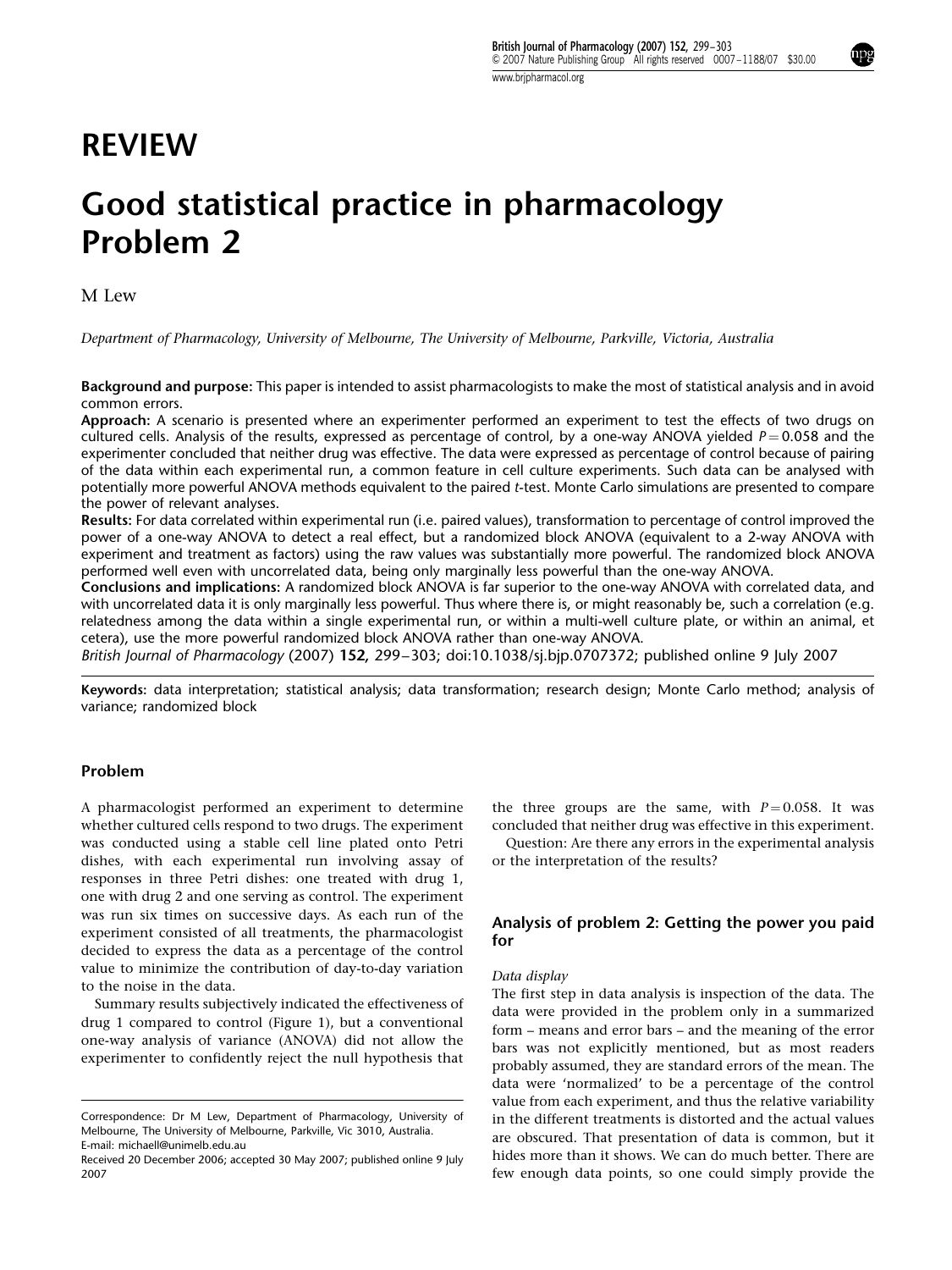|              | Control | Drug 1 | Drug 2 |  |
|--------------|---------|--------|--------|--|
| Experiment 1 | 1147    | 1169   | 1009   |  |
| Experiment 2 | 1273    | 1323   | 1260   |  |
| Experiment 3 | 1216    | 1276   | 1143   |  |
| Experiment 4 | 1046    | 1240   | 1099   |  |
| Experiment 5 | 1108    | 1432   | 1385   |  |
| Experiment 6 | 1265    | 1562   | 1164   |  |

Table 1 Raw data obtained from the experiment

values numerically (Table 1), but a well-designed graphical display is usually helpful. Figure 2 shows all of the values with the data points from within an experiment connected to make their relationship clear. The treatments are arrayed spatially with the control in the centre, so that the slope of the lines properly reflect the direction of any potential effect. It can be seen that in every case, the drug 1 values are larger than their corresponding control value but only two of the six experiments showed a larger value for drug 2 treatment than control. There is far more information in Figure 2 than there is in Figure 1, and yet it takes exactly the same space.

#### Statistical analysis

The original analysis of these data used a parametric one-way ANOVA, which is a frequent choice for analysis of data like these. That ANOVA assumes that the values are independent and normally distributed and that there is an even distribution of variability in the groups. We cannot be certain that the normal distribution assumption is valid because tests for normality need far more data points to be useful. Nonetheless, inspection of the raw data (Figure 2, not Figure 1) would suggest no major problem with that assumption, particularly given that ANOVA is not very badly affected by minor deviations from the normal distribution. Unfortunately, the data as originally analysed certainly do clash with the assumption of equal variability across the treatments – the control group had zero variability – and so that version of the data should not be analysed with a parametric ANOVA. The raw data groups do seem to have equal variability and so we could base our analysis on the raw data. However, the reason that the experimenter chose to express the data as percent of control in the first place was the desire to 'minimize the contribution of day-to-day variation to the noise in the data' – in other words, to make the analysis more powerful. Are we going to lose analytical power by forgoing that transformation in order to meet the criteria for the parametric ANOVA? Not at all. In fact, we will end up with a more powerful analysis.

The percent of control transformation uses the relatedness of the values obtained within each experimental run to minimize the overall variability but unavoidably compromises any parametric analysis that included the control group. The relatedness of the values can be exploited without invalidating the parametric analysis by using an ANOVA that is equivalent to a paired t-test (related sample t-test). Such an ANOVA is a two-way ANOVA with experiment and treatment as the two factors, or a randomized block design ANOVA, and is sometimes called a repeated



Figure 1 The effects of drug 1 and drug 2 on the responses of cultured cells as described in the text.



Figure 2 An information-rich display of the data in Table 1. Lines link data points that were obtained from each experimental run. Compare this figure with Figure 1.

measures ANOVA. The nomenclature is confusing, but the calculations, and thus the results, are the same in each case. The experimental design used in these experiments is a randomized block with each experimental run being a block. The name 'block' comes, like many other descriptors in ANOVA, from agricultural experiments where blocks of land are divided into subplots and each subplot is randomly assigned one of the treatments (for example, fertiliser or seed type). In our experiments, the subplots (Petri dishes within a day) were each subjected to a different drug treatment, which we assume was randomly allocated. Thus we have six blocks each with three subplots. An ANOVA for randomized blocks is therefore appropriate, and it consists of an ANOVA where the variation between the blocks is segregated from the total variation before the calculation of the treatment effect. Exactly the same calculation is carried out for a twoway ANOVA where the factors of interest are drug treatment and experimental day. The data we are dealing with are repeated measures in that they are multiple measurements from a single experimental unit (in this case, they are the measurements from a single run of the experiment), although that is not the most common usage of the term repeated measures. (Note: there are two distinct forms of repeated measures – measurements that are 'repeated' in parallel like those in this case, and measurements that are repeated serially or sequentially over time. ANOVA for the serial repeated measures can be differentiated from that described in this article, and generally involves the Green-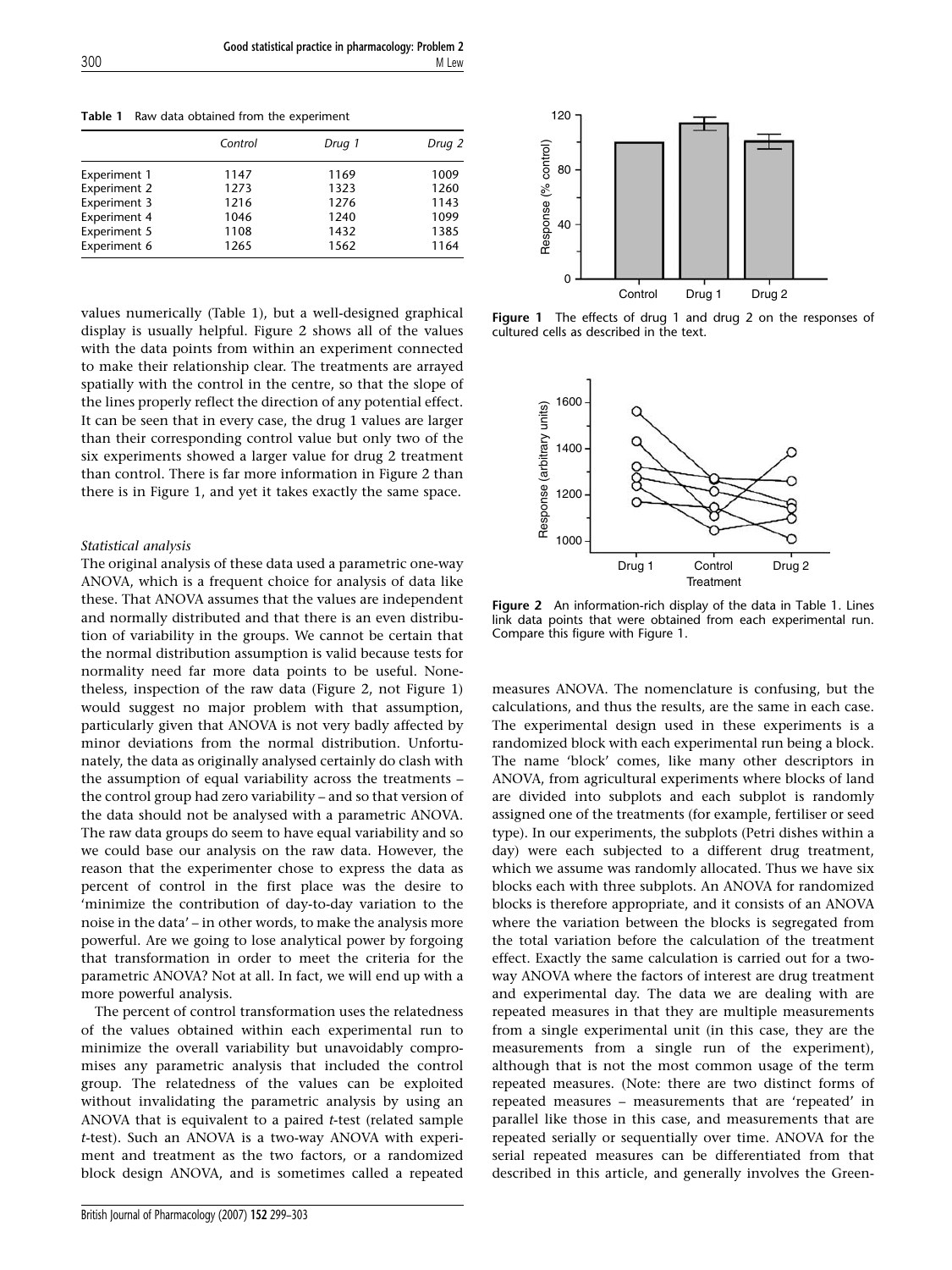| Source                       | d.t. | Sum of squares | Mean squares |      | P-value |
|------------------------------|------|----------------|--------------|------|---------|
| Between columns (treatments) |      | 99122          | 49561        | 5.27 | 0.027   |
| Between rows (blocks)        |      | 134190         | 26838        | 2.85 | 0.074   |
| Residual                     | 10   | 94024          | 9402         |      |         |
| Total                        |      | 327336         |              |      |         |

house–Geisser or Huynh–Feldt corrections for unequal correlations). Some computer programs for ANOVA will require you to call the analysis one thing, and others another, but they should give equivalent results. I will call the analysis a randomized block ANOVA, because it refers to the particular experimental design as well as the analysis.

The randomized block ANOVA table obtained from the data in Table 1 is shown in Table 2 (analyse the data in Table 1 yourself to see whether your preferred statistics program does the same analysis under a different name). It can be seen with this analysis that there has been a significant effect of the treatment –  $P = 0.027$  for between columns – an outcome that is a 'success' where the one-way ANOVA gave a 'failure' or, at best, an unconvincing result of  $P = 0.058$ . It looks like the randomized block analysis has given the better outcome, but we cannot really be sure on the basis of this one experiment which type of ANOVA gave the right result. If there were no real drug effects then the one-way ANOVA gave the right result and the randomized block ANOVA resulted in a false claim of an effect (a type I error). Conversely, if there was really an effect then the oneway ANOVA resulted in failure to claim a true effect (a type II error), whereas the randomized block ANOVA gave the right answer. It seems reasonable to prefer the randomized block analysis, because it is designed specifically for data like these, but is it really much better than the one-way ANOVA? To find out, we have to do some simulations.

If you wish to simply accept without evidence my conclusions and recommendations then you may skip the Simulations section, but if you interested in seeing some empirical evidence, or in the possible magnitude of any differences in ANOVA performance, then read on.

#### Simulations

In the discussion above, it was noted that it is not possible to say which type of ANOVA supported the correct conclusion from the experiments, because it is not known whether the treatments were truly effective. To be confident that the 'significant' outcome from the randomized block ANOVA is better than the 'nonsignificant' outcome from the one-way ANOVA, we have to see how well the two types of analysis perform when we do know the real answer. Monte Carlo simulations allow us to do just that. We can find out how often the analyses give the wrong result when there is no real drug effect, and how often they give the wrong result when there is an effect – the false-positive (type I) and falsenegative (type II) error rates, respectively. The power of an analysis to detect an effect is one minus the false-negative error rate. We want as few type II errors as possible, but at the

same time we do not want to make too many false claims of success and so we also want good control of the type I errors.

For the Monte Carlo simulations, 10 000 sets of normally distributed pseudo-data were generated with the same arrangement as in Table 1, three columns of six values, and each set analysed by the randomized block and one-way ANOVAs. To mimic the experimental data, which are expected to be correlated within rows because of blocking in the experimental design, the pseudo-data sets were made to be correlated within rows, with an average correlation coefficient of 0.5. In the first set of simulations, the data were made to have no true difference between the column means and so those simulations provide us with the false-positive error rates. A second set of simulations was generated with the mean of one column being one standard deviation (s.d. of the population, usually denoted as  $\sigma$ ) greater than the others—in other words, with a true effect—to determine the false-negative error rates. The error rates for one-way ANOVA were also determined under those conditions, but with the pseudo-data sets expressed as a percentage of their respective control values.

The results from the simulations (Table 3) show that the false-positive error rate of the one-way ANOVA was lower than that of the randomized block ANOVA. That might be thought of as a positive trait, but it indicates that the oneway ANOVA sets the bar for 'significance' higher than needed for the nominal type I error rate,  $\alpha = 0.05$ . Statisticians would describe the test as behaving in an overly conservative manner with these data, and there is a corresponding elevation of the false-negative error rate to 0.72 (that is, the power to detect the real effect was only 0.28, about one out of four). One-way ANOVA performed better when the data were expressed as a percentage of the control value, with a false-negative error rate of 0.52, and so it seems that the strategy of the experimenter to improve his or her analysis by reducing the inter-experiment variability was at least partially successful. However, the randomized block ANOVA behaved even better, with the false-positive error rate exactly matching the nominal  $\alpha = 0.05$  and a falsenegative error rate of 0.42. Those results show that the randomized block design ANOVA correctly detected a one s.d. difference between means 58% of the time compared to the one-way ANOVA result of only 28% for the raw data and 48% for the percent control data. The randomized block ANOVA is clearly superior to the one-way ANOVA when the data are correlated.

The results in Table 3 indicate that we should strongly prefer the randomized block ANOVA for analysis of data with correlated values within the rows, but setting up an experiment with a randomized block design does not guarantee that the data within a block will be correlated to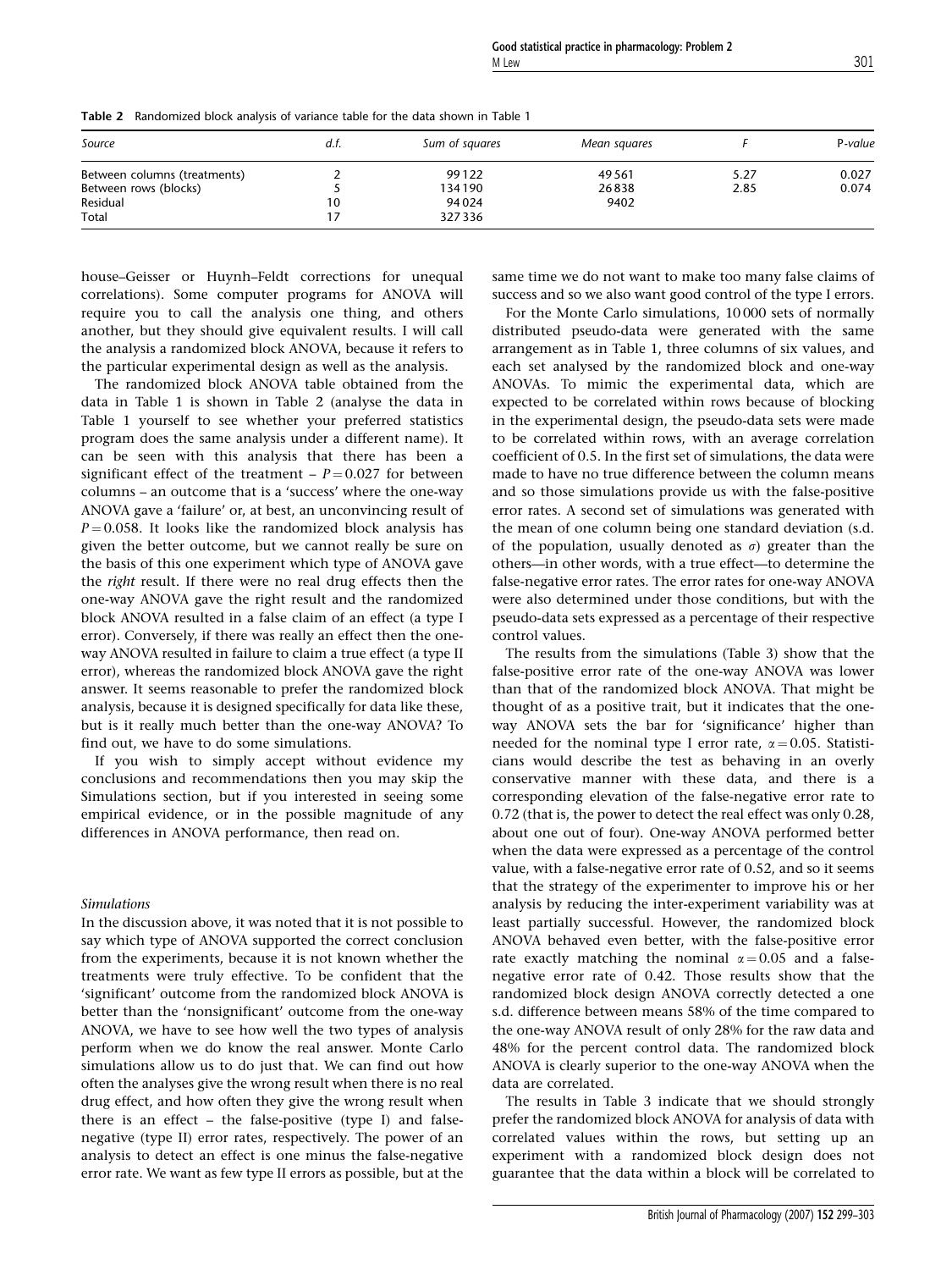Table 3 Results from simulations to determine the performance of oneway and randomized block ANOVAs with data correlated within rows

|                                                                                   | Type I errors<br>$(\alpha = 0.05)$<br>(no true effect)<br>frequency | Type II errors<br>$(\alpha = 0.05)$<br>(true effect = $1 \times \sigma$ )<br>frequency |
|-----------------------------------------------------------------------------------|---------------------------------------------------------------------|----------------------------------------------------------------------------------------|
| One-way ANOVA<br>One-way ANOVA<br>(% control)<br>Randomized block<br><b>ANOVA</b> | 0.01<br>0.04<br>0.05                                                | 0.72<br>0.52<br>0.42                                                                   |

Abbreviation: ANOVA, analysis of variance.

Type I error frequency was determined from the number of times that  $P<0.05$ was returned by the ANOVA in 10 000 simulations where there was no true effect, and type II error frequency from the number of times the ANOVA returned  $P > 0.05$  when there was a real effect equal to the population standard deviation,  $\sigma$ . Ideal values would be type I error rate equal to the cutoff P-value, a, and type II errors as low as possible.

an important degree. Thus, we need to know whether there is a high price to pay for applying the randomized block ANOVA to uncorrelated data. To find out, simulations were run as before, but with independent, uncorrelated values in the rows. The results (Table 4) show that for those pseudodata sets, the one-way ANOVA on the raw data behaved best – predictably, as those data are exactly what are assumed by that analysis – but the randomized block design was very nearly as good. The one-way ANOVA on the data expressed as percent of control was substantially less powerful than either of the other analyses. Thus, whereas there is a large advantage in using a randomized block ANOVA instead of a one-way ANOVA where the data are correlated, there is only a very minor disadvantage in doing so when the data are entirely uncorrelated. It is reasonable, therefore, to apply the randomized block ANOVA whenever the experimental design is of that form, even if the expected correlation among the values is slight. Expressing the data as a percent of control improves the power of a one-way ANOVA when there is a correlation among the values within an experiment, but reduces power when there is no correlation, and it never performs as well as the randomized block design ANOVA.

There is an issue raised by the ANOVA results in Table 2 that is worthy of some brief consideration. As the analysis is identical to a two-way ANOVA, the table include two P-values, 0.027 for the treatment effect, and 0.074 for the block effect. The former is less than the conventional, but arbitrary, cutoff of 0.05, and so we call it 'significant', but the latter is not. One might think that because the between blocks comparison did not yield a significant P-value there would be no advantage in using the randomized block ANOVA instead of a one-way ANOVA, but that is definitely not the case. The between blocks variability (sum of squares  $= 134 190$ ) is a substantial fraction of the total variability (sum of squares  $=$  327 336), hardly 'insignificant'. On theoretical grounds, it can be quite definitively said that the  $P > 0.05$  for the between rows comparison does not mean that the blocking was ineffective. For a blocked experimental design, our default expectation has to be that the data will be correlated. The null hypothesis for the between rows comparison in Table 2 is therefore that the data are

Table 4 Results from simulations to determine the performance of oneway and randomized block ANOVAs with independent data

|                                  | Type I errors<br>$(\alpha = 0.05)$<br>(no true effect)<br>frequency | Type II errors<br>$(\alpha = 0.05)$<br>(true effect = $1 \times \sigma$ )<br>frequency |
|----------------------------------|---------------------------------------------------------------------|----------------------------------------------------------------------------------------|
| One-way ANOVA                    | 0.05                                                                | 0.65                                                                                   |
| One-way ANOVA<br>(% control)     | 0.04                                                                | 0.74                                                                                   |
| Randomized block<br><b>ANOVA</b> | 0.05                                                                | 0.68                                                                                   |

Abbreviation: ANOVA, analysis of variance.

Type I error frequency was determined from the number of times that  $P < 0.05$ was returned by the ANOVA in 10 000 simulations where there was no true effect, and type II error frequency from the number of times the ANOVA returned  $P > 0.05$  when there was a real effect equal to the population standard deviation. Ideal values would be type I error rate equal to the cutoff P-value,  $\alpha$ , and type II errors as low as possible.

correlated and any comparison between rows is effectively a 'reverse experiment' that needs to be tested using equivalence tests (Lew, 2006). The effect of this might be made clear by consideration of the results of the simulations used to generate Tables 3 and 4. In the simulations above, the P-value for the between blocks comparison was a relatively unreliable indicator of whether there was a real correlation between the values within a block. Exactly 5% of the randomized block ANOVAs gave  $P<0.05$  for the between rows comparison when the data were independent: a perfect agreement between empirical results and the nominal type I error rate for that comparison. However, when there was a real correlation within the rows (Table 3 data), the between rows comparison yielded  $P<0.05$  only 54% of the time. If we used the between rows comparison to decide whether the randomized block ANOVA should be used, we would be wrong 46% of the time. Thus, if the experiment is designed as randomized blocks then you should use a randomized block ANOVA whether the effect of blocking looks 'significant' in the ANOVA table or not.

#### Interpretation of the results

Now that the effectiveness of the relevant ANOVA designs has been established, we can turn our attention back to the original experiment. On the basis of the one-way ANOVA, the experimenter concluded that 'neither drug was effective in this experiment'. However, that conclusion was based on the results of an analysis that we know to be inappropriate in two ways: the data did not meet the assumptions built into the analysis; and the analysis did not make full use of the power inherent in the experimental design. In any case, a conclusion that neither drug was effective would not follow from a result of  $P > 0.05$ , even if the analysis had been perfect. A P-value greater than our predetermined cutoff for significance means that the results were not unusual enough to support a conclusion that any differences between the group means were not due to chance alone. Being unable to conclude that there is a difference is not the same as concluding that there is no difference. If one or both drugs did have an effect, it was too small relative to the noise to be